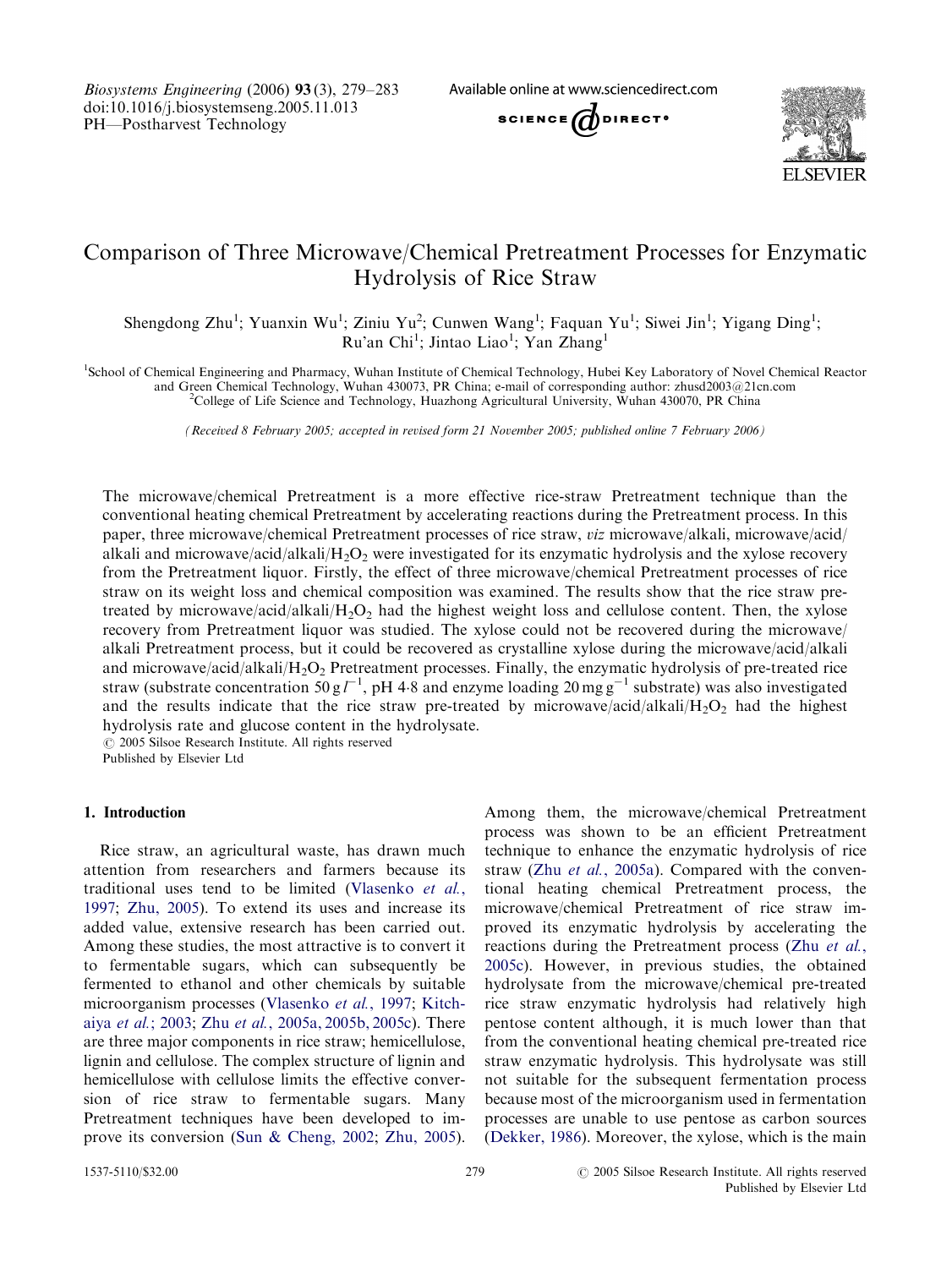feedstock used to synthesise xylitol, could not be recovered from the microwave/chemical Pretreatment liquor. Therefore, it is necessary to improve the previous microwave/chemical Pretreatment technique. [Curreli](#page-4-0) et al. [\(2002\)](#page-4-0) reported a two-step chemical Pretreatment technique with conventional heating for wheat straw by which the xylose was recovered as crystalline xylose from the Pretreatment liquor, and the enzymatic hydrolysis of pre-treated wheat straw obtained the hydrolysate with low pentose content. Combination of microwave irradiation and the two-step chemical Pretreatment technique of [Curreli](#page-4-0) et al. (2002) used for rice straw might have the advantages of Zhu et al. [\(2005a\)](#page-4-0) and [Curreli](#page-4-0) et al. (2002). In this study, three microwave/ chemical Pretreatment processes of rice straw, viz microwave/alkali, microwave/acid/alkali and microwave/acid/alkali/ $H_2O_2$ , were investigated for its enzymatic hydrolysis and the xylose recovery from the Pretreatment liquor during the Pretreatment processes.

### 2. Materials and methods

All experiments were carried out three times, and the data reported are expressed as the mean values  $+SD$ . The composition of rice straw or its hydrolysed residues was expressed on the wet basis throughout this work.

#### 2.1. Materials and chemicals

Raw rice straw was obtained from local farmers in Yichang, Hubei province, China. Before Pretreatment, it was cut to 1–2 cm length and washed thoroughly with tap water until the washings were clean and colourless, and then dried in air for further treatment. The main chemical composition of this rice straw was as follows: moisture  $12.8 \pm 0.2\%$ ; cellulose  $38.6 \pm 0.4\%$ ; lignin  $13.6 \pm 0.6\%$  and hemicellulose  $19.7 \pm 0.5\%$ .

The cellulase enzyme used in this study was a commercial Trichoderma reesei cellulase (formerly called Trichoderma viride cellulase) from Shanghai Boao Biotech. Corp., China. The carbomethylcellulose (CMC) saccharification enzyme activity in international units (IU) was  $15 \pm 0.6$  IU/mg, measured as the initial rate of reducing-sugars formation during hydrolysis of  $0.5\%$  CMC at pH 5.0 and 50 °C [\(Mandels & Weber,](#page-4-0) [1969](#page-4-0)). Its filter-paper activity in filter paper units (FPU) was  $0.53 \pm 0.03$  FPU/mg, determined following the standard procedure recommended by the Commission on Biotechnology of the International Union of Pure and Applied Chemistry (IUPAC) ([Ghose, 1987\)](#page-4-0), and its cellobiase activity in cellobiase units (CBU) was  $0.19 \pm 0.02 \text{ CBU/mg}$ , measured as the initial rate of

hydrolysis of 2 mM cellobiase to glucose at pH 5-0 and 50 °C ([Vlasenko](#page-4-0) et al., 1997).

All other chemicals employed in this study were of reagent grade and purchased from Wuhan Chemicals & Reagent Corp., China.

#### 2.2. Microwave/alkali Pretreatment

A WD700 (MG-5062T)-type domestic microwave oven (LG Electronics Tianjin Appliances Co., Ltd, China) was used in this study for microwave Pretreatments, at a microwave frequency of 2450 MHz and with a pulsed radiation power of 300 W. The microwave/ alkali Pretreatment was carried out under its optimal conditions as follows: 20 g of rice straw after cutting and washing was suspended in 160 ml of  $1\%$  NaOH aqueous solution in a 500 ml beaker and the beaker was positioned at the centre of a rotating circular glass plate in the microwave oven for microwave treatment for 60 min (Zhu et al.[, 2005a\)](#page-4-0). The residues were collected and washed extensively with tap water until neutral pH, dried at  $65^{\circ}$ C and weighed. Then, they were cut to 10–20 mesh for chemical composition analysis and subsequent enzymatic hydrolysis.

### 2.3. Microwave/acid/alkali Pretreatment

The microwave/acid/alkali Pretreatment conditions were optimised in a previous study on the condition that the total microwave treatment time was the same as the above microwave/alkali Pretreatment ([Zhu, 2005\)](#page-4-0). It consisted of two stages: microwave/acid followed by microwave/alkali. The microwave/acid Pretreatment procedures were the same as the above microwave/ alkali Pretreatment, except that the rice straw was suspended in  $2\%$  H<sub>2</sub>SO<sub>4</sub> solution and treated for 30 min. After its weight loss and chemical composition were determined, the residue was treated by microwave/alkali for 30 min as described above. After weight loss and chemical composition were determined, the residue was used for subsequent microwave/acid/alkali/ $H_2O_2$  Pretreatment or enzymatic hydrolysis.

### 2.4. Microwave/acid/alkali/ $H_2O_2$  Pretreatment

The rice straw treated by microwave/acid/alkali was suspended in 160 ml of 1% NaOH containing 0.3%  $H_2O_2$  and kept at room temperature in dark for 12 h ([Zhu, 2005](#page-4-0)). The residues were collected, washed and dried as above microwave/alkali Pretreatment. The weight loss and chemical composition were determined before their enzymatic hydrolysis.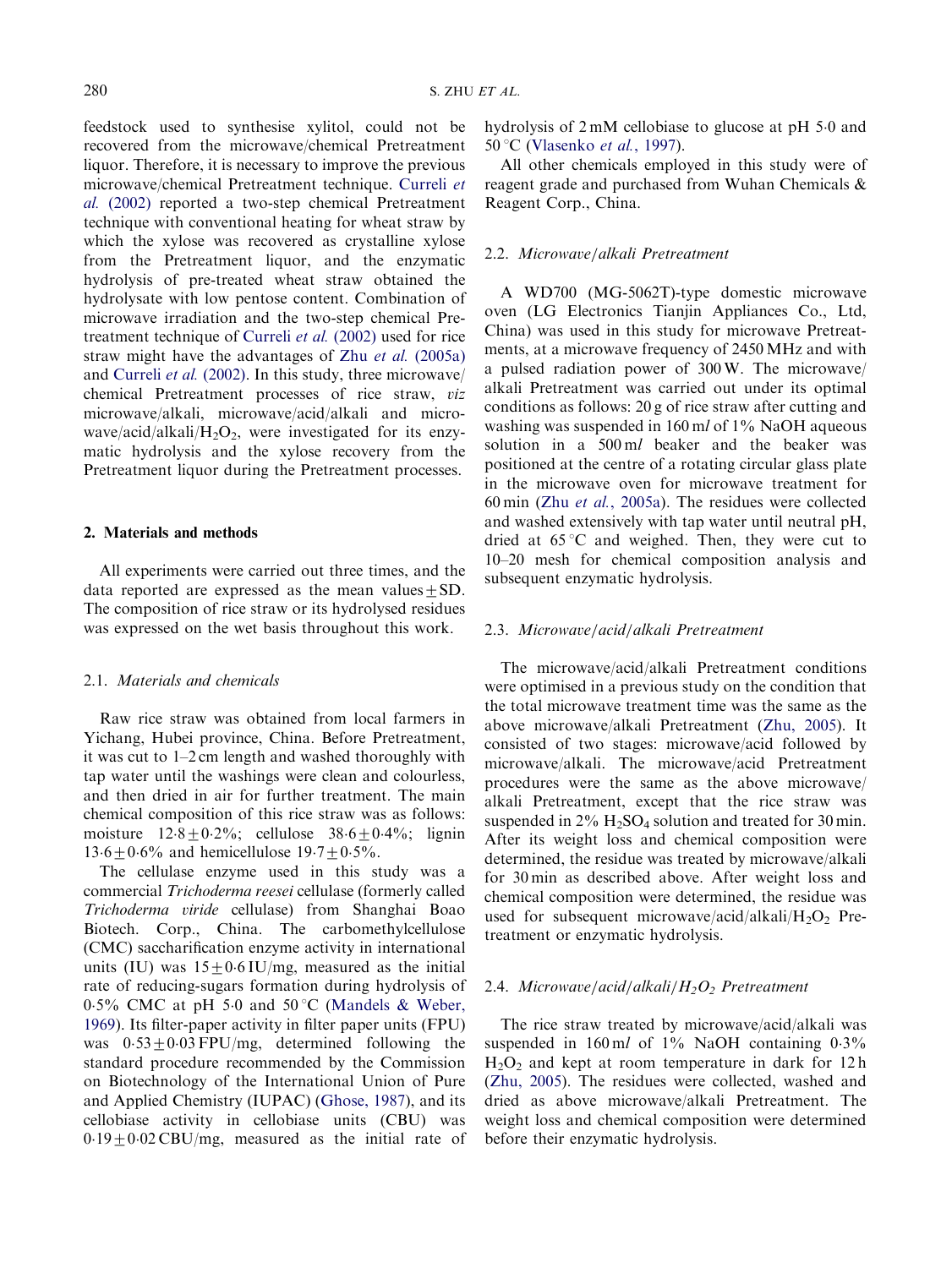### 2.5. Xylose extraction and purification

The xylose extraction and purification were carried out following the procedures described by [Curreli](#page-4-0) et al. [\(2002\),](#page-4-0) except that the liquor obtained from the microwave/acid treatment was recycled five times.

### 2.6. Enzymatic hydrolysis

The hydrolysis mixture consisted of 5 g treated rice straw, 100 mg of enzyme powder and 100 ml citric acid buffer (pH 4-8), which was supplemented with antibiotics tetracycline  $(40 \,\mu\text{g m}^{-1})$  and cycloheximide  $(30 \,\mu\text{g m}l^{-1})$  to prevent microbial contamination. The mixture was incubated at  $45^{\circ}$ C in a rotary shaker at  $160 \text{ min}^{-1}$ . Samples were taken from the reaction mixture at different times for reducing-sugar analysis. When the concentrations of reducing sugars reached a plateau, the residues were collected, washed, dried, and weighed, and their chemical composition was determined. The glucose and xylose content in the hydrolysate was also determined.

# 2.7. Analysis

The chemical composition (moisture, ash, cellulose, lignin and hemicellulose) of rice straw and its hydrolysed

residues was determined according to the method described by [Liu \(2004\)](#page-4-0). Additionally, reducing sugar ([Miller, 1959](#page-4-0)), glucose ([McCleary](#page-4-0) et al., 1988), and xylose ([Ashwell, 1966\)](#page-4-0) were determined in the hydrolysate.

#### 3. Results and discussion

# 3.1. Effect of Pretreatment of rice straw on its weight loss and chemical composition

The weight loss and chemical composition change of rice straw are important indices for the effectiveness of its Pretreatment. Tables 1 and 2 list the weight loss and chemical composition of rice straw after each treatment stage for three microwave/chemical Pretreatment processes, respectively. The rice straw treated by microwave/acid/alkali/ $H_2O_2$  had the highest total weight loss, cellulose content and lowest moisture, ash, lignin and hemicellulose content. The lowest lignin and hemicellulose content indicated that the microwave/acid/alkali/  $H<sub>2</sub>O<sub>2</sub>$  Pretreatment efficiently removed these components in rice straw. The highest cellulose content came from the other components that were efficiently removed and its low loss in the microwave/acid/alkali/ H2O2 Pretreatment. The lowest moisture probably arises from the enlarged pore size of rice straw by the

Table 1 Weight loss of rice straw after each treatment stage for three microwave/chemical pre-treatment processes

| Pre-treatment method            | <i>Weight loss,</i> $\%$ |              |             |  |
|---------------------------------|--------------------------|--------------|-------------|--|
|                                 | Stage 1                  | Stage 2      | Stage 3     |  |
| Microwave/alkali                | $44.6 + 0.5$             |              |             |  |
| Microwave/acid/alkali           | $29.7 + 0.3$             | $21.6 + 0.4$ |             |  |
| Microwave/acid/alkali/ $H_2O_2$ | $29.7 + 0.3$             | $21.6 + 0.4$ | $3.2 + 0.2$ |  |

Table 2

| Chemical composition of rice straw after each treatment stage for three microwave/chemical pre-treatment processes |  |
|--------------------------------------------------------------------------------------------------------------------|--|
|--------------------------------------------------------------------------------------------------------------------|--|

| Pre-treatment method            | <i>Treatment stage</i> |                                           |                                           | Composition, $\%$                         |                                            |                                              |
|---------------------------------|------------------------|-------------------------------------------|-------------------------------------------|-------------------------------------------|--------------------------------------------|----------------------------------------------|
|                                 |                        | Moisture                                  | Ash                                       | Hemicellulose                             | Lignin                                     | Cellulose                                    |
| Microwave/alkali                |                        | $4.9 + 0.3$                               | $7.0 + 0.4$                               | $10.3 + 0.8$                              | $5.0 + 0.4$                                | $69.3 + 1.3$                                 |
| Microwave/acid/alkali           | 2                      | $6.9 + 0.2$<br>$4.9 + 0.4$                | $8.2 + 0.4$<br>$6.5 + 0.2$                | $9.4 + 0.5$<br>$3.2 + 0.3$                | $17.8 + 0.7$<br>$5.3 + 0.3$                | $54.2 + 0.6$<br>$76.3 + 0.8$                 |
| Microwave/acid/alkali/ $H_2O_2$ | 2<br>3                 | $6.9 + 0.2$<br>$4.9 + 0.4$<br>$4.3 + 0.1$ | $8.2 + 0.4$<br>$6.5 + 0.2$<br>$4.6 + 0.3$ | $9.4 + 0.5$<br>$3.2 + 0.3$<br>$3.2 + 0.2$ | $17.8 + 0.7$<br>$5.3 + 0.3$<br>$3.8 + 0.2$ | $54.2 + 0.6$<br>$76.3 + 0.8$<br>$80.6 + 0.4$ |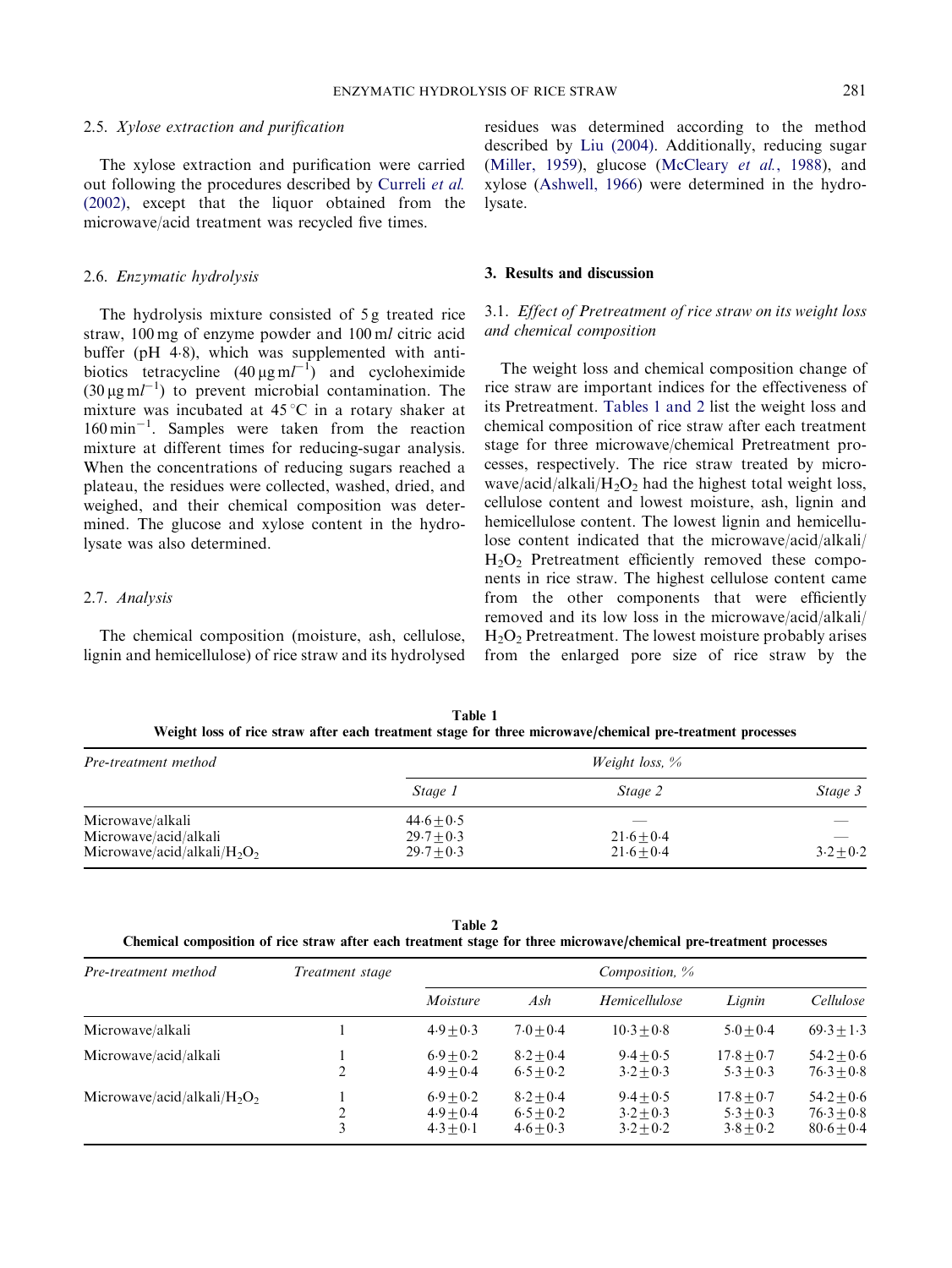microwave/acid/alkali/H<sub>2</sub>O<sub>2</sub> Pretreatment, which leads to diminishing its combined water (Zhu et al.[, 2005a](#page-4-0)). The enlarged pore size benefits the accessibility of rice straw to hydrolytic enzymes, and thus, increases its enzymatic hydrolysis. All these results show that the microwave/acid/alkali/ $H_2O_2$  Pretreatment is an efficient rice-straw Pretreatment technique. In the microwave/ acid/alkali/H<sub>2</sub>O<sub>2</sub> Pretreatment, as shown in Fig. 1, the stage 1 successfully removed most of the hemicellulose and stages 2 and 3 mainly removed lignin, but cellulose had only a little loss in the whole Pretreatment process.

## 3.2. Recovery of xylose from Pretreatment liquor

Xylose is the main feedstock used to synthesise xylitol, a non-cariogenic and hypocaloric sweetener, which has a high demand in the market. Recovery of xylose from Pretreatment liquor is a useful method to increase the added value of rice straw. [Curreli](#page-4-0) et al. (2002) reported an approach to recover xylose from the wheat-straw Pretreatment liquor. Following the procedure of [Curreli](#page-4-0) et al. [\(2002\)](#page-4-0), the xylose was successfully recovered from the microwave/acid Pretreatment liquor in the microwave/acid/alkali and microwave/acid/alkali/ $H_2O_2$  Pretreatment (the Pretreatment liquor was recycled five times because its further recycle led to sharply decreasing its solubilising efficiency to rice straw). The overall xylose yield was  $4.2 \pm 0.3\%$  on the basis of the original rice straw. However, the xylose could not be recovered from other Pretreatment liquors such as the microwave/ alkali Pretreatment, stage 2 in the microwave/acid/alkali Pretreatment, stages 2 and 3 in the microwave/acid/ alkali/ $H_2O_2$  Pretreatment, probably because of the high lignin-derived impurities in these Pretreatment liquors.

## 3.3. Enzymatic hydrolysis of pre-treated rice straw

Figure 2 shows the time course of enzymatic hydrolysis of rice straw for three microwave/chemical



Fig. 1. Weight loss  $(%)$  for three components of rice straw after each treatment stage for microwave/acid/alkali/ $H_2O_2$  Pretreatment:  $-\blacklozenge$ -, hemicellulose;  $-\blacksquare$ -, lignin;  $-\blacktriangle$ -, cellulose



Fig. 2. Enzymatic hydrolysis of rice straw for three microwave/ chemical Pretreatment processes:  $-\blacklozenge$  -, microwave/alkali;  $-\blacksquare$ -, microwave/acid/alkali;  $-\blacktriangle$ -, microwave/acid/alkali/ $H_2O_2$ 

Pretreatment processes (the curve a and b are overlapped in Fig. 2 because the experiment data for microwave/alkali and microwave/acid/alkali Pretreatment are very close). The rice straw treated by microwave/acid/alkali/ $H_2O_2$  had the highest hydrolysis rate. This result is consistent with the above discussion that the microwave/acid/alkali/ $H_2O_2$  Pretreatment is an efficient rice-straw Pretreatment technique. The highest concentration of reducing sugar reached  $34.9 \pm 0.5$  and  $35.2 \pm 0.4$  g  $l^{-1}$ , after 72-h hydrolysis for rice straw treated by microwave/alkali and microwave/acid/alkali, respectively. The highest reducing sugar concentration for microwave/acid/alkali/ $H_2O_2$ -treated rice-straw was  $35.6 \pm 0.4$  g  $l^{-1}$  after 60-h hydrolysis. [Tables 3 and 4](#page-4-0) list the chemical composition of the hydrolysate and residues after the enzymatic hydrolysis for three microwave/chemical Pretreatment processes. The hydrolysate from the rice straw treated by microwave/acid/alkali/  $H_2O_2$  had the highest glucose content and lowest xylose content, which is most suitable for subsequent fermentation process. The residues after hydrolysis still had relatively high cellulose content [\(Table 4\)](#page-4-0). In order to investigate whether these residues can be reused for enzymatic hydrolysis, these residues were used in place of the above substrates and the enzymatic hydrolysis was carried out again under the same conditions. After 120-h hydrolysis, the reducing-sugar concentrations were less than  $5 \text{ g} l^{-1}$  for all above residues. This result shows these residues have very low reactivity. Their low reactivity, probably, arises from the high content of their inert components (lignin, ash and the like).

### 4. Conclusions

The microwave/chemical Pretreatment is a more effective rice-straw Pretreatment technique than the conventional heating chemical Pretreatment by accelerating reactions during the Pretreatment process. The microwave/acid/alkali/H<sub>2</sub>O<sub>2</sub> Pretreatment is the most efficient rice-straw Pretreatment technique among these